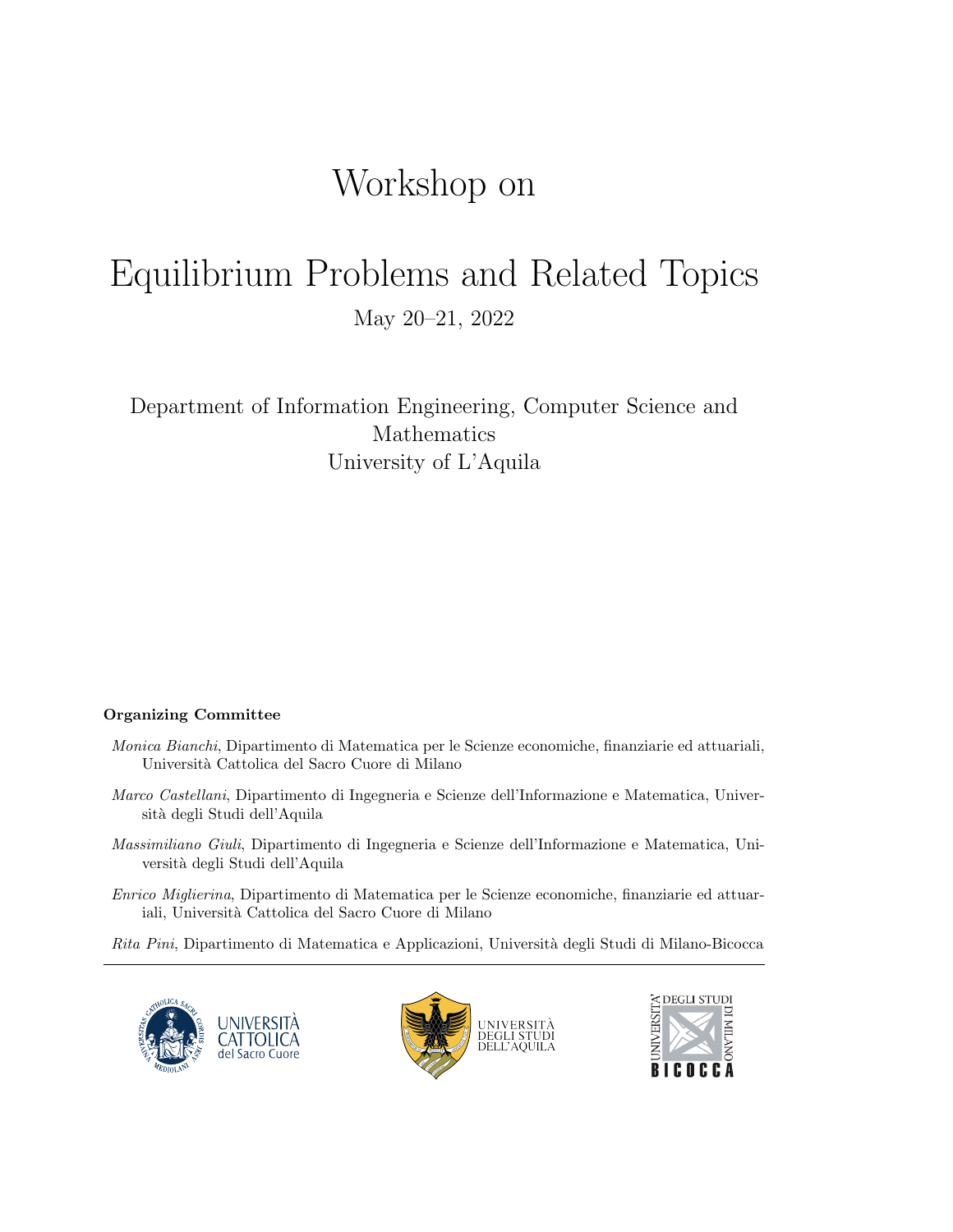# Program

# Friday, May 20

#### Chairman: Massimiliano Giuli

14:00-14:45 Juan Enrique Martínez-Legaz (Universitat Autònoma de Barcelona, España)

. Duality for quasiconvex minimization over closed convex cones

14:45-15:30 Monica Milasi (Universit`a degli Studi di Messina, Italia)

 $\triangleright$  Quasi-variational problems with non-self map on Banach spaces: existence and application 15:30-16:00 Coffee break

# Chairman: Monica Bianchi

16:00-16:45 John Cotrina (Universidad del Pacífico, Lima, Perú) - on a conference call

 $\triangleright$  Remarks on the Berge maximum theorem

16:45-17:30 Fabian Flores-Bazan (Universidad de Concepción, Chile) - on a conference call

 $\triangleright$  A notion of conjugacy for one-dimensional set-valued mappings

### Saturday, May 21

#### Chairman: Rita Pini

09:30-10:15 Nicolae Popovici (Universitatea Babeș-Bolyai, Cluj-Napoca, Romania) - on a conference call

 $\triangleright$  Characterizations of solutions to equilibrium problems via extreme or exposed points

10:15-11:00 Nicholas Hadjisavvas (University of the Aegean, Ermoupolis, Syros, Greece)

 $\triangleright$  Quasiconvex families of functions and quasimonotone families of operators

11:00-11:30 Coffee break

#### Chairman: Marco Castellani

11:30-12:15 Mihaela Miholca (Universitatea Tehnică, Cluj-Napoca, Romania)

- $\triangleright$  Well-posedness for set-valued equilibrium problems
- 12:15-13:00 Simone Sagratella (Università di Roma "Sapienza", Italia)

 $\triangleright$  Solution methods for generalized Nash equilibrium problems with mixed-integer variables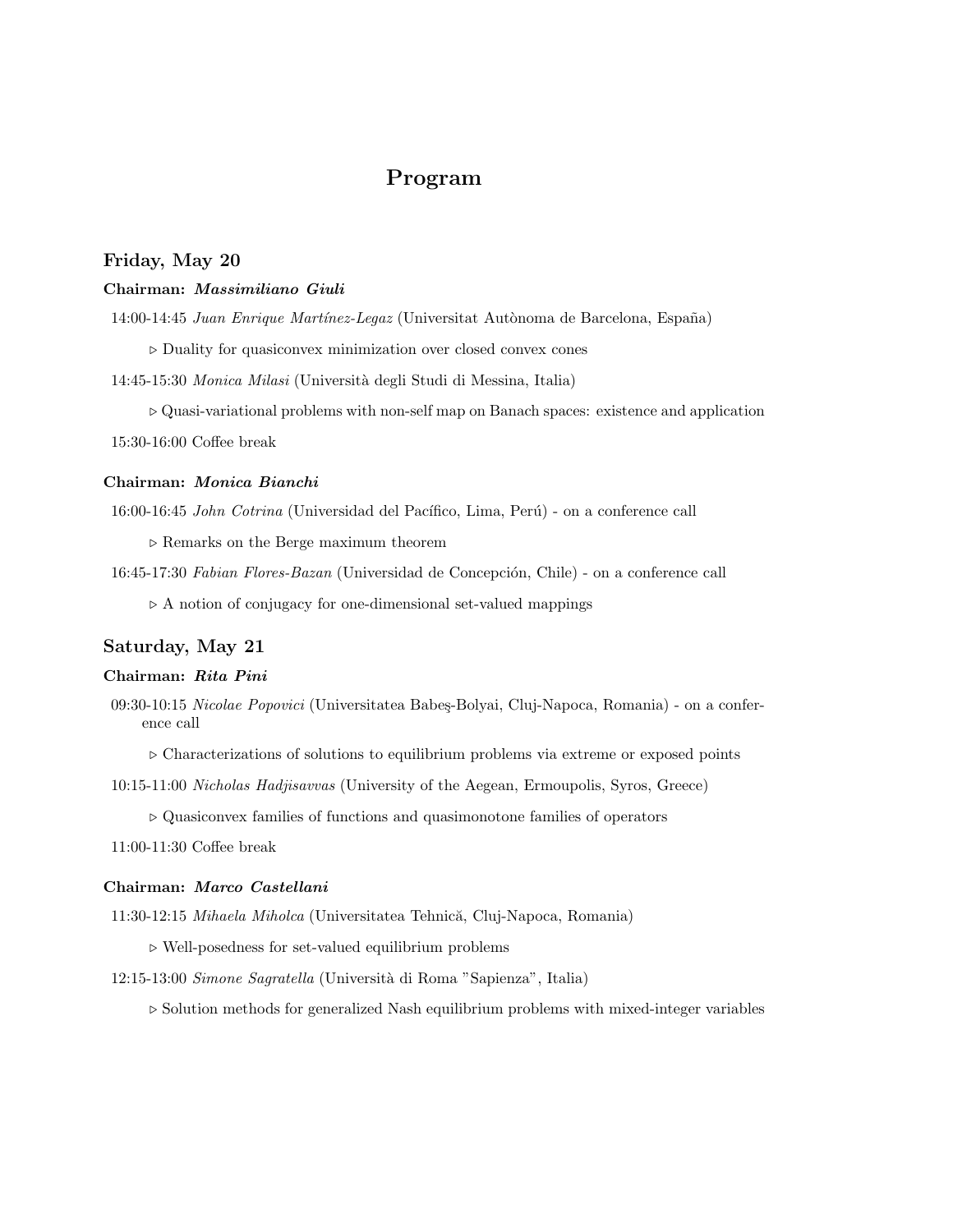# **Abstracts**

#### Remarks on the Berge maximum theorem

#### John Cotrina

The Berge maximum theorem is an important tool in the area of general equilibrium theory. In this work, we complement a maximum theorem proposed by Morgan and Scalzo under pseudocontinuity. We also show that a generalized Nash equilibrium problem can be reformulated as a classical Nash game under suitable assumptions. Moreover, the existence result of Nash equilibria proposed by Morgan and Scalzo can be deduced by Debreu's theorem in the finite dimensional setting.

# A notion of conjugacy for one-dimensional set-valued mappings

#### Fabian Flores-Bazan

It is known that the classical convex duality theory as well as some nonconvex duality schemes are based on the notion of convex conjugate function. We propose a notion of conjugate mapping for multivalued functions  $F: X \rightrightarrows \mathbb{R}$ , and derive some of its main properties, which we expect to be useful in optimization theory.

# Quasiconvex families of functions and quasimonotone families of operators

#### Nicolas Hadjisavvas

One of the features of quasiconvex functions is that, in contrast to convex functions, quasiconvexity is not preserved under addition. Similarly, the sum of two quasimonotone operators is not quasimonotone in general. In this work, we show that if the functions belong to what we call a quasiconvex family, then their sum (and also the pointwise minimum) is quasiconvex. An analogous situation occurs with quasimonotone operators. We define quasimonotone families of operators, and we examine how they behave under addition. In particular we also examine what happens with strict or semistrict quasimonotonicity.

Some particular attention is given to properly quasimonotone operators, because of their importance. We especially describe the case when a quasimonotone operators is not properly quasimonotone.

#### Duality for quasiconvex minimization over closed convex cones

#### Juan Enrique Martinez-Legaz and Wilfredo Sosa

In this joint paper with Wilfredo Sosa, we establish a general duality theorem in a generalized conjugacy framework, which generalizes a classical result on the minimization of a convex function over a closed convex cone. Our theorem yields two quasiconvex duality schemes; one of them is of the surrogate duality type and is applicable to problems having an evenly quasiconvex objective function, whereas the other one is applicable to problems with Lipschitz quasiconvex objective functions and yields duals whose objective functions do not involve any surrogate constraint.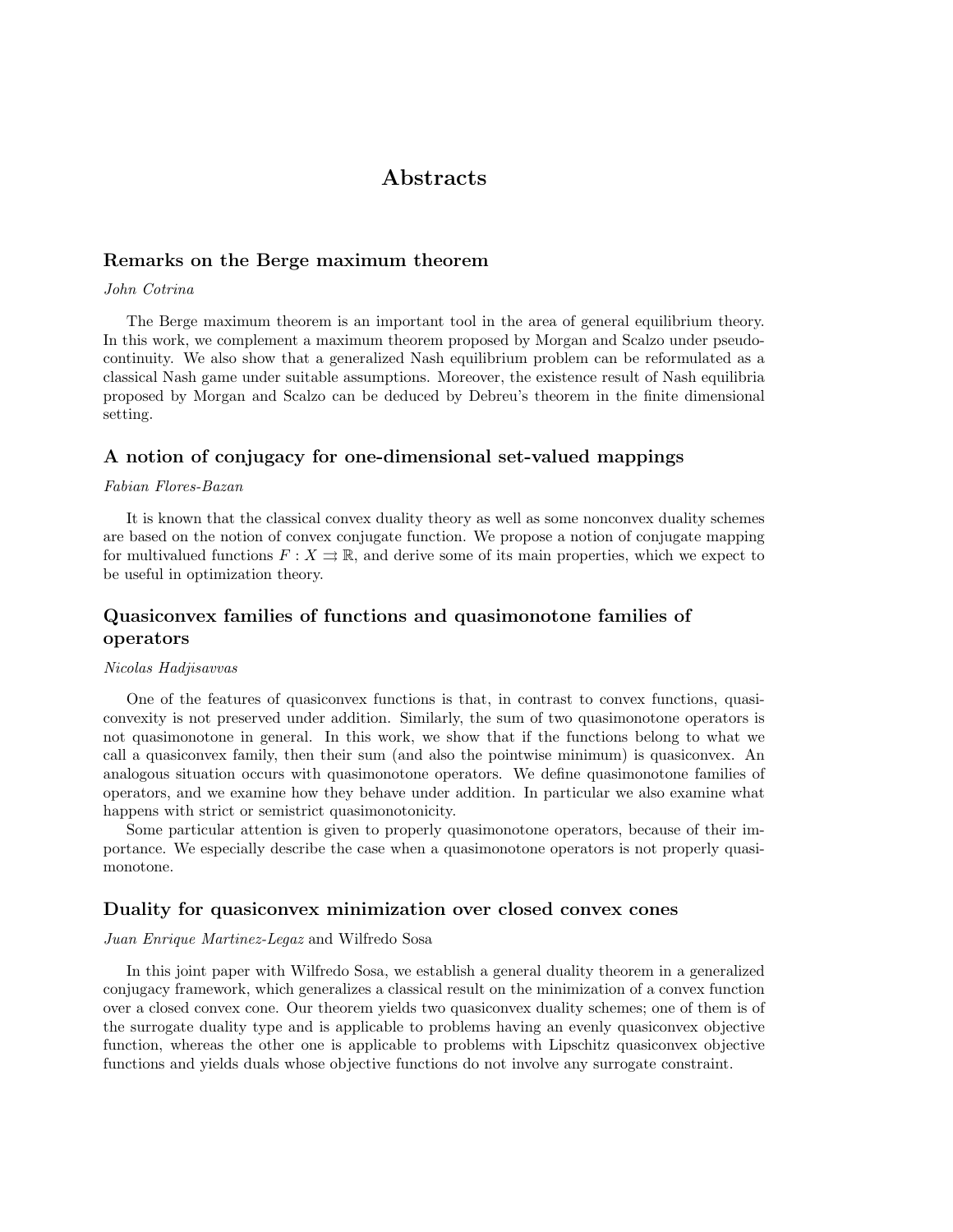## Well-posedness for set-valued equilibrium problems

#### Mihaela Miholca

In this paper we extend a concept of well-posedness for vector equilibrium problems to the more general framework of set-valued equilibrium problems in topological vector spaces using an appropriate reformulation of the concept of minimality for sets. Sufficient conditions for wellposedness are given in the generalized convex settings and we are able to single out classes of well-posed set-valued equilibrium problems. On the other hand, in order to relax some conditions, we introduce a concept of minimizing sequences for a set-valued problem, in the set criterion sense, and further we will have a concept of well-posedness for the set-valued equilibrium problem we are interested in. Sufficient results are also given for this well-posedness concept.

# Quasi-variational problems with non-self map on Banach spaces: existence and application

#### Monica Milasi

We focus on the analysis of generalized quasi-variational inequality problems with a non-self constraint map. To study such problems, we consider the concept of the projected solution and we prove the existence in real Banach spaces. Following the stochastic variational approach introduced by Rockafellar and Wets, we introduce the concept of the projected solution in the stochastic setting, and we prove the existence of such a solution. We apply these theoretical results in studying an electricity market with renewable power sources.

# Characterizations of solutions to equilibrium problems via extreme or exposed points

#### Nicolae Popovici and Valerian-Alin Fodor

We consider scalar equilibrium problems governed by a bifunction in a finite-dimensional framework. By using classical arguments in Convex Analysis, we show that under suitable generalized convexity assumptions imposed on the bifunction, the solutions of the equilibrium problem can be characterized by means of extreme or exposed points of the feasible domain. Our results are relevant for different particular instances, such as variational inequalities and optimization problems, especially for best approximation problems.

# Solution methods for generalized Nash equilibrium problems with mixed-integer variables

#### Simone Sagratella

A multi-agent system in many practical noncooperative frameworks can be modeled as a generalized Nash equilibrium problem (GNEP). Many solution methods have been proposed in the literature to compute solutions, or equilibria, of a GNEP. However, most of them are based on reformulating the GNEP as a suitable variational inequality. Such reformulations are not relevant if any agent's optimization problem comprises some discrete variables. Indeed, in the resulting mixed-integer setting, in order to solve the GNEP, it is necessary to consider alternative methods that directly refer to the definition itself of equilibrium.